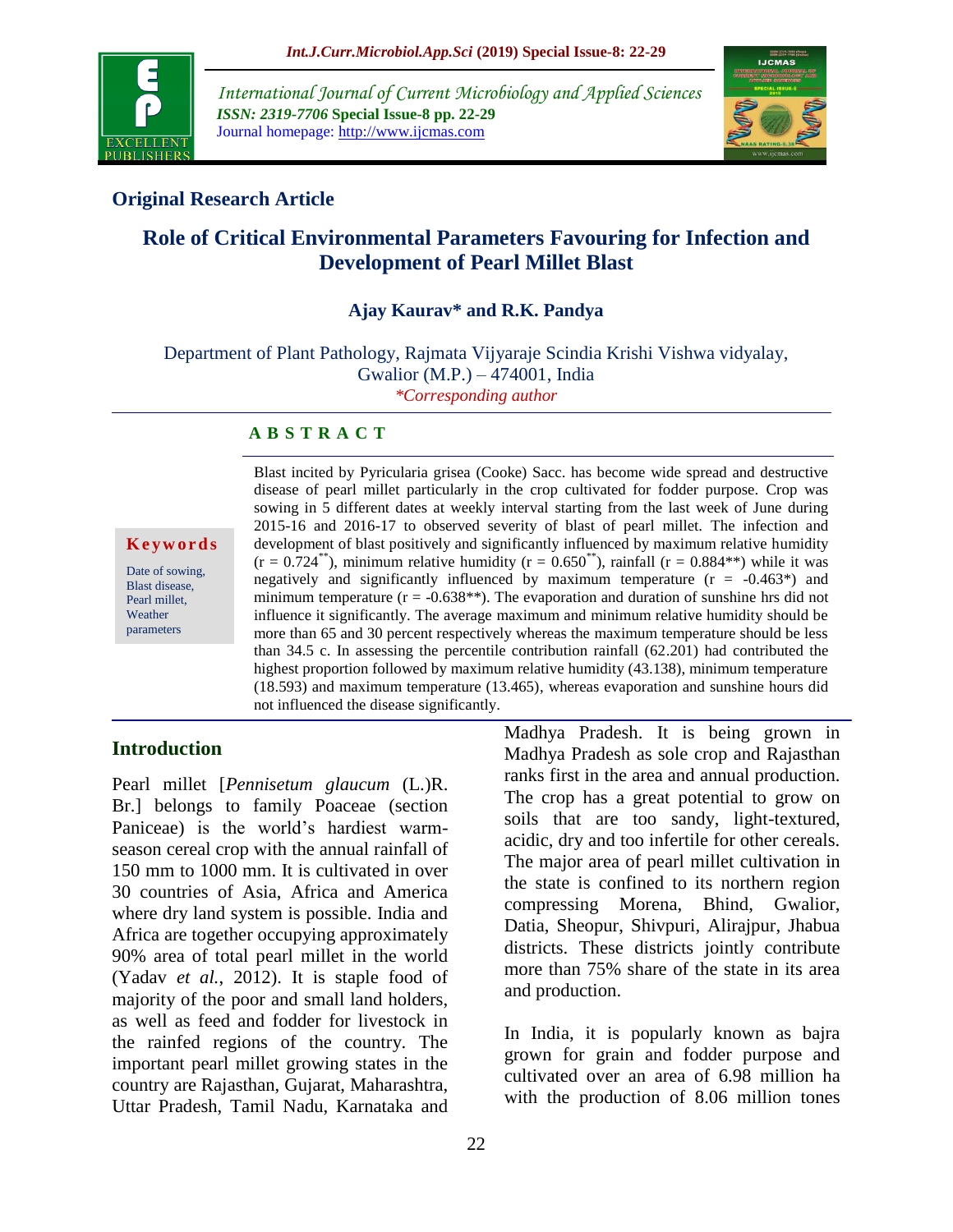and the productivity is 1154 kg/ha (Anon, 2016). Madhya Pradesh occupies 0.27 million ha with an annual production 0.59 million tones and productivity is 2203 kg/ha (Anon. 2016).

The role of meteorological parameters on the infection and development of blast was studied. Through field experiment in two consecutive years that is Kharif 2015 & 2016. The results of correlation study between blast severity and meteorological parameters reveals that maximum temperature, minimum temperature, maximum relative humidity, minimum relative humidity and rainfall significantly influenced the development of blast whereas evaporation and sunshine hours did not influenced the disease significantly.

## **Materials and Methods**

An experiment was laid out at experimental farm of College of Agriculture, Gwalior on five different dates of moderately blast susceptible cultivar JBV-2 was planted in five different dates at weekly interval starting from the last week of June during 2015-16 and 2016-17. The experiment was conducted in RBD design with four replications. Spacing was maintained as 30 cm row to row and 10 cm plant to plant. Fertilizers  $@N 80 kg$ , P 40 kg and K 40 kg /ha were applied as basal dose before sowing. Forty plants from each date will be randomly selected after thinning (approximately 15 days after sowing) at pre tillering. Those plants will be inoculated with spore suspension of *P. grisea.* The progressive blast infection on the tagged plants will be recorded at weekly interval simultaneously. The meteorological parameters data on temperature, relative humidity (RH), rainfall and number of sunshine hrs were also recorded separately weekly interval during crop season in year

2015-16 and 2016-17 from the Meteorological Department of College of Agriculture Gwalior. Symptoms appeared after inoculation on plant. .Progressively development of symptoms on plant was recorded at weekly interval. There after correlation and regression studies will be carried out in between the leaf blast severity and individual metrological parameters. Further Disease incidence (%) for leaf blast was calculated.

Disease incidence  $(\% )$  =

Total Infected plants  $-x100$ Total number of plants Observed

## **Results and Discussions**

The role of meteorological parameters on the infection and development of blast was studied. The correlation coefficient between maximum temperature and disease severity  $R = -0.463*$  reveals that the maximum temperature negatively and significantly influenced the disease. Similarly the correlation coefficient between minimum temperature and blast severity  $R = -0.638**$ reveals that the minimum temperature negatively and highly significantly influenced the disease. The maximum  $(R =$ 0.724<sup>\*\*</sup>) and minimum ( $R = 0.650^{**}$ ) relative humidity showed a highly significant and positive correlation with blast severity. Similar to relative humidity, rainfall also showed a highly significant positive correlation  $(R = 0.884**)$  with the blast severity.

Further the quantitative assessment of the meteorological parameters was worked out through regression study. The regression equation  $Y1 = 34.19 - 0.889X$  reveals that the average maximum temperature should be less than 34.45ºc for disease development thereafter the decrease of 1 c in maximum temperature the severity would increase by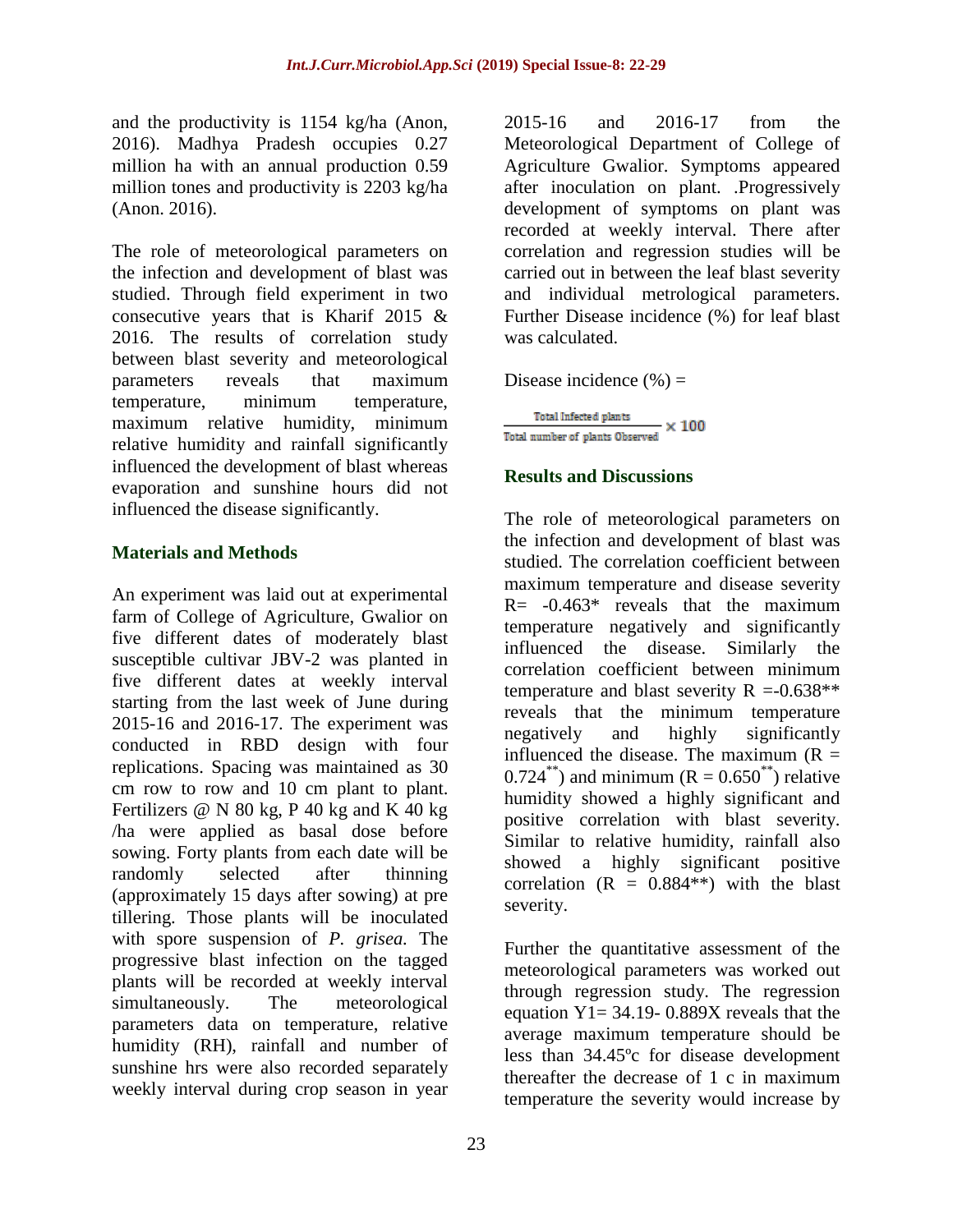0.88%. The regression study between maximum relative humidity & blast severity Y3 = -12.90+0.198X reveals that the maximum relative humidity should be more than 65% for the initiation of the disease and thereafter with 1% increase in average maximum relative humidity the blast

severity would increase by 0.19%. The regression equation  $(Y4=-3.390+0.115X)$ reveals that the minimum relative humidity should not be less than 29.5% and thereafter with 1% increase in minimum relative humidity the blast severity would increase by 0.115% (Table 1 and 2).

| <b>Table.1</b> Role of weekly meteorological parameters on the progressive development of Blast |
|-------------------------------------------------------------------------------------------------|
| severity                                                                                        |

| <b>Date</b> | ofTemperature °C |                   | <b>Relative humidity %</b> |       |                   |                              | <b>Sunshine</b>  | <b>Blast</b>     |
|-------------|------------------|-------------------|----------------------------|-------|-------------------|------------------------------|------------------|------------------|
| observation | Max.             | Mini.             | Max.                       | Mini. |                   | <b>Rain fall Evaporation</b> | hrs              | severity         |
| 23/7/15     | 33.4             | 26.4              | 88.2                       | 71.8  | 47.6              | $\overline{4}$               | $\overline{7.6}$ | $\overline{4.5}$ |
| 30/7/15     | 32.8             | 24.7              | 90.4                       | 68.1  | 39.4              | $\overline{3.6}$             | 7.6              | 5.05             |
| 6/8/2015    | 33.4             | $\overline{25.6}$ | 81.8                       | 56.7  | 13.6              | $\mathfrak{S}$               | 5.6              | 3.23             |
| 13/8/2015   | 33.8             | 27.7              | 87.7                       | 67.8  | 44.8              | $\overline{3.8}$             | 7.4              | 6.27             |
| 20/8/15     | 33.2             | 29.9              | 94.1                       | 81.5  | 85.4              | 2.3                          | 6                | 12.04            |
| 27/8/15     | 33.8             | 25.5              | 78                         | 59    | $\overline{0}$    | 6.5                          | $\overline{3}$   | 2.3              |
| 3/9/2015    | 35.3             | 26.6              | 73.7                       | 57.7  | $\overline{0}$    | $\overline{5.2}$             | 7.7              | $\overline{1}$   |
| 10/9/2015   | 36.9             | 24.4              | 57.1                       | 34.7  | $\overline{0}$    | 8.1                          | 8.8              | 0.5              |
| 17/9/15     | 37.1             | $\overline{25}$   | 81                         | 41.5  | $\overline{46}$   | 5.8                          | 6.8              | 4.2              |
| 24/9/15     | 35.1             | 26.6              | 84.2                       | 54.7  | 51.2              | 3.8                          | 7.6              | 5.16             |
| 31/9/15     | 35.1             | $\overline{24}$   | 65.4                       | 34.8  | $\overline{0}$    | 5.9                          | 5.6              | 0.45             |
| 8/10/2015   | 37.7             | 19.7              | 77.1                       | 26    | $\overline{0}$    | 5.4                          | 7.6              | 1.45             |
| 20/7/16     | 31.8             | 26.2              | 86.3                       | 76.8  | 29.2              | 3.0                          | 2.3              | 2.2              |
| 27/7/16     | 35.6             | 27.2              | 81.2                       | 61.4  | 44.0              | 1.0                          | 6.4              | 1.5              |
| 3/8/2016    | 33.1             | 27.3              | 96.6                       | 77.1  | 76.7              | 5.0                          | 1.2              | 8.7              |
| 10/8/2016   | 33.1             | 25.9              | 90.9                       | 74.5  | $\overline{57.0}$ | 4.0                          | 2.9              | $\overline{5.7}$ |
| 17/8/16     | 32.1             | 25.7              | 90.1                       | 72.9  | 65.2              | $\overline{3.0}$             | 2.1              | 4.2              |
| 24/8/16     | 30.9             | $\overline{24.5}$ | 90.3                       | 74.1  | $\overline{56.0}$ | $\overline{3.0}$             | 3.2              | 6.1              |
| 31/8/16     | 33.1             | 25.6              | 90.1                       | 67.4  | $\overline{17.0}$ | $\overline{3.0}$             | 3.2              | $\overline{2.6}$ |
| 7/9/2016    | 33.7             | 25.8              | 82.3                       | 65.9  | 10.0              | $\overline{3.0}$             | 4.7              | $\overline{1.7}$ |
| 14/9/16     | 34.3             | 23.3              | 70.4                       | 52.0  | 0.0               | 0.0                          | 6.2              | 0.6              |
| 21/9/16     | 34.6             | 24.0              | 89.6                       | 62.3  | 9.2               | 1.0                          | 3.9              | $\overline{2.1}$ |
| 28/9/16     | 34.9             | 24.2              | 86.6                       | 54.3  | $0.0\,$           | 0.0                          | 4.8              | 1.8              |
| 5/10/2016   | 35.6             | 21                | $\overline{65.5}$          | 29.8  | $\overline{0}$    | $\overline{5}$               | 7.4              | $\overline{0.7}$ |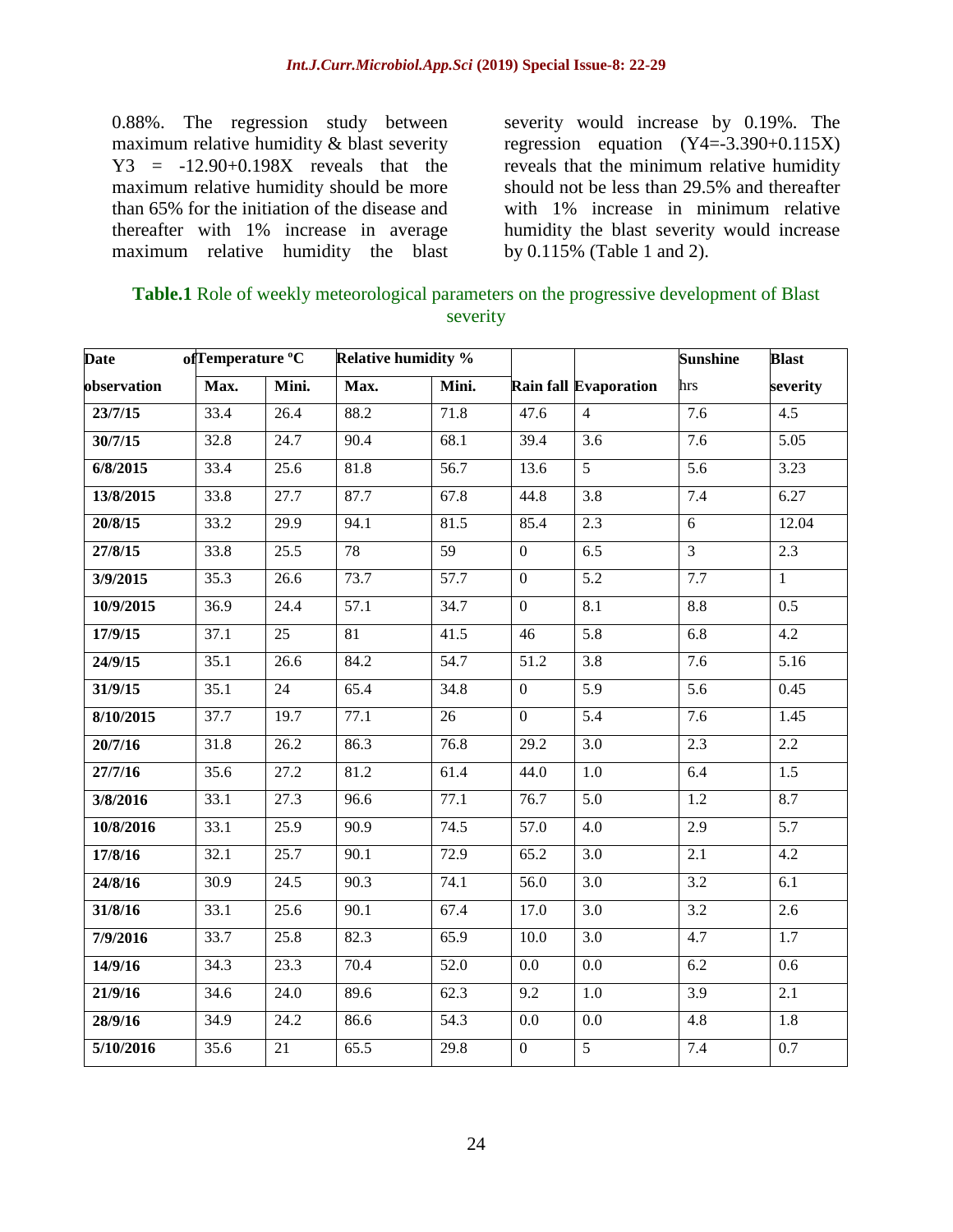| S.No.          | <b>Metrological parameter</b>       | <b>Correlation</b><br>coefficient | <b>Regression equation</b> |
|----------------|-------------------------------------|-----------------------------------|----------------------------|
|                | Maximum Tem.( $^{\circ}$ c), $x_1$  | $-0.463*$                         | $Y=34.19 - 0.889X$         |
| 2              | Minimum Tem. ( $^{\circ}$ c), $x_2$ | $-0.638**$                        | $Y = -19.81 + 0.921X$      |
| 3              | Maximum R.H., $(\%) x_3$            | $0.724***$                        | $Y = -12.90 + 0.198X$      |
| $\overline{4}$ | Minimum R.H. $(\%)_{X_4}$           | $0.650^{*}$                       | $Y = -3.390 + 0.115X$      |
| 5              | Total Rainfall (mm) $x_5$           | $0.884**$                         | $Y=0.895+0.089X$           |
| 6              | Evaporation (mm) $x_6$              | $-0.078^{NS}$                     | $Y=3.824-0.096X$           |
| 7              | Sunshine hrs $X_7$                  | $-0.223^{NS}$                     | $Y=6.433-0.602X$           |

#### **Table.2** Relationship between individual meteorological parameters and blast severity

\* Significant at 5%, \*\* highly significant at 5%, NS-Non significant at 5%

#### **Table.3** Regression coefficient of blast severity on meteorological parameter

| S.No.          | <b>Characteristics</b>           | <b>BETA</b> | <b>BETA</b> x R | <b>REG. COEF.-B</b> |  |  |
|----------------|----------------------------------|-------------|-----------------|---------------------|--|--|
|                | Maximum temperature $(X1)$       | $-0.245$    | 13.465          | $-0.416$            |  |  |
| $\mathfrak{D}$ | Minimum temperature $(X2)$       | 0.245       | 18.593          | 0.334               |  |  |
| 3              | Maximum relative humidity $(X3)$ | 0.502       | 43.138          | 0.144               |  |  |
| $\overline{4}$ | Minimum relative humidity $(X4)$ | $-0.416$    | $-32.101$       | $-0.075$            |  |  |
| 5              | Total Rainfall (X5)              | 0.593       | 62.201          | $0.061**$           |  |  |
| 6              | Evaporation $(X_6)$              | 0.135       | $-1.247$        | 0.191               |  |  |
| 7              | Sunshine hrs $(X_7)$             | 0.153       | $-4.049$        | 0.198               |  |  |
|                | Multiple $R^2$ = 0.8423          |             |                 |                     |  |  |

BETA = Partial contribution towards blast severity.

BETA x R =Percent contribution towards  $R^2$  Values of different metrological parameters

Regression coefficient B= Regression coefficient of blast severity on metrological parameters

\*=Significant at  $p=0.05$ 

\*\*=Significant at p=0.01

# **Table.4** Step down regression analysis: The  $7<sup>th</sup>$  step showing regression coefficient of blast severity on the total rainfall

| S.No.                     | <b>Characteristics</b>                                            | <b>BETA</b> | <b>BETAXR</b> | <b>COEF.-B</b><br>REG. |  |
|---------------------------|-------------------------------------------------------------------|-------------|---------------|------------------------|--|
|                           | m<br>raintall (<br>`otal<br>$\Delta$ <sup><math>\cup</math></sup> | 0.884       | 100.000       | $0.091**$              |  |
| $M = 1.1 - 1.7$<br>0.7017 |                                                                   |             |               |                        |  |

Multiple  $R^2 = 0.7817$ 

BETA = Partial contribution towards blast severity.

BETA x R = Percent contribution towards  $R^2$  Values of total rainfall

Regression coefficient B= Regression coefficient of blast severity on total rainfall

\*=Significant at  $p=0.05$ 

\*\*=Significant at p=0.01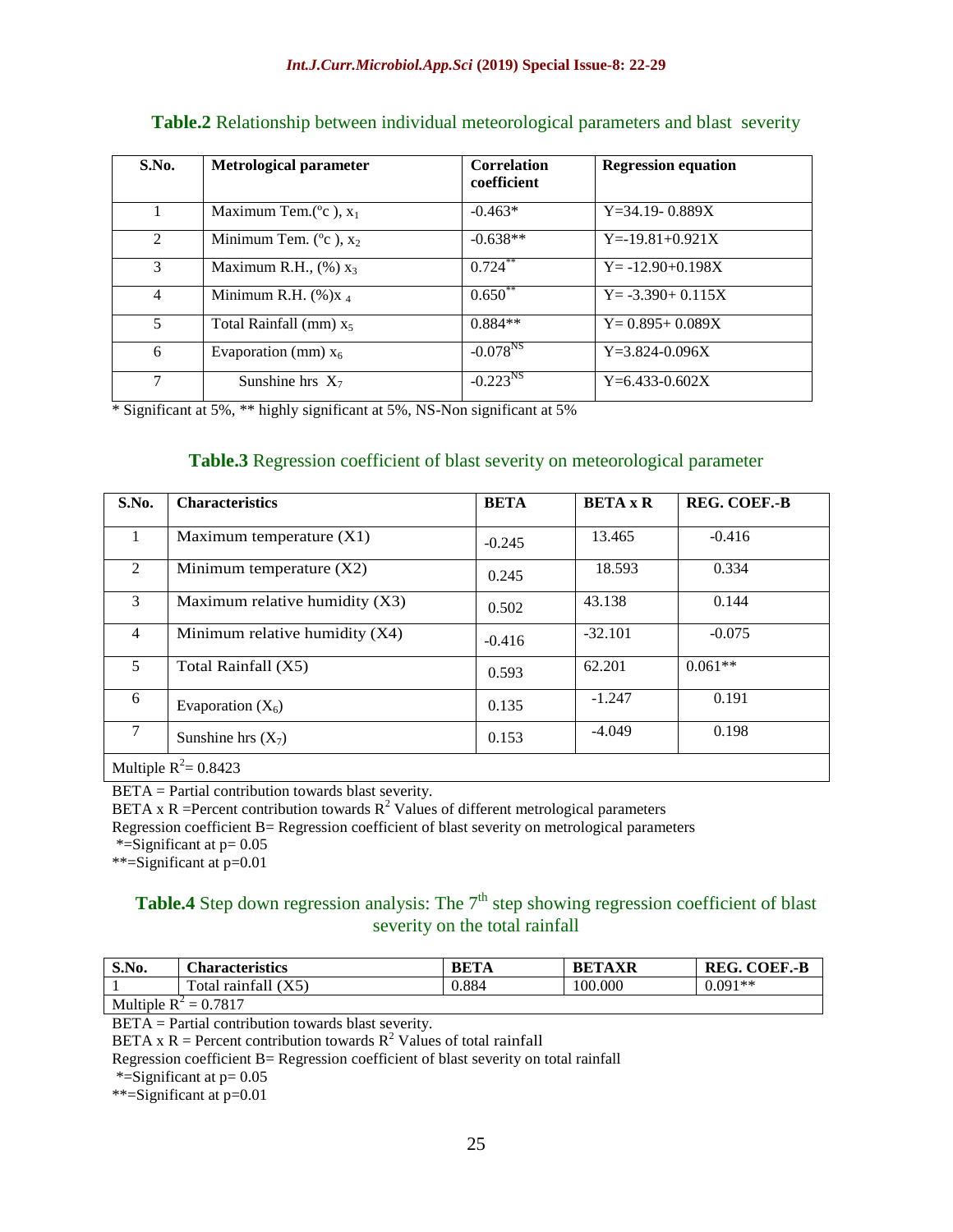







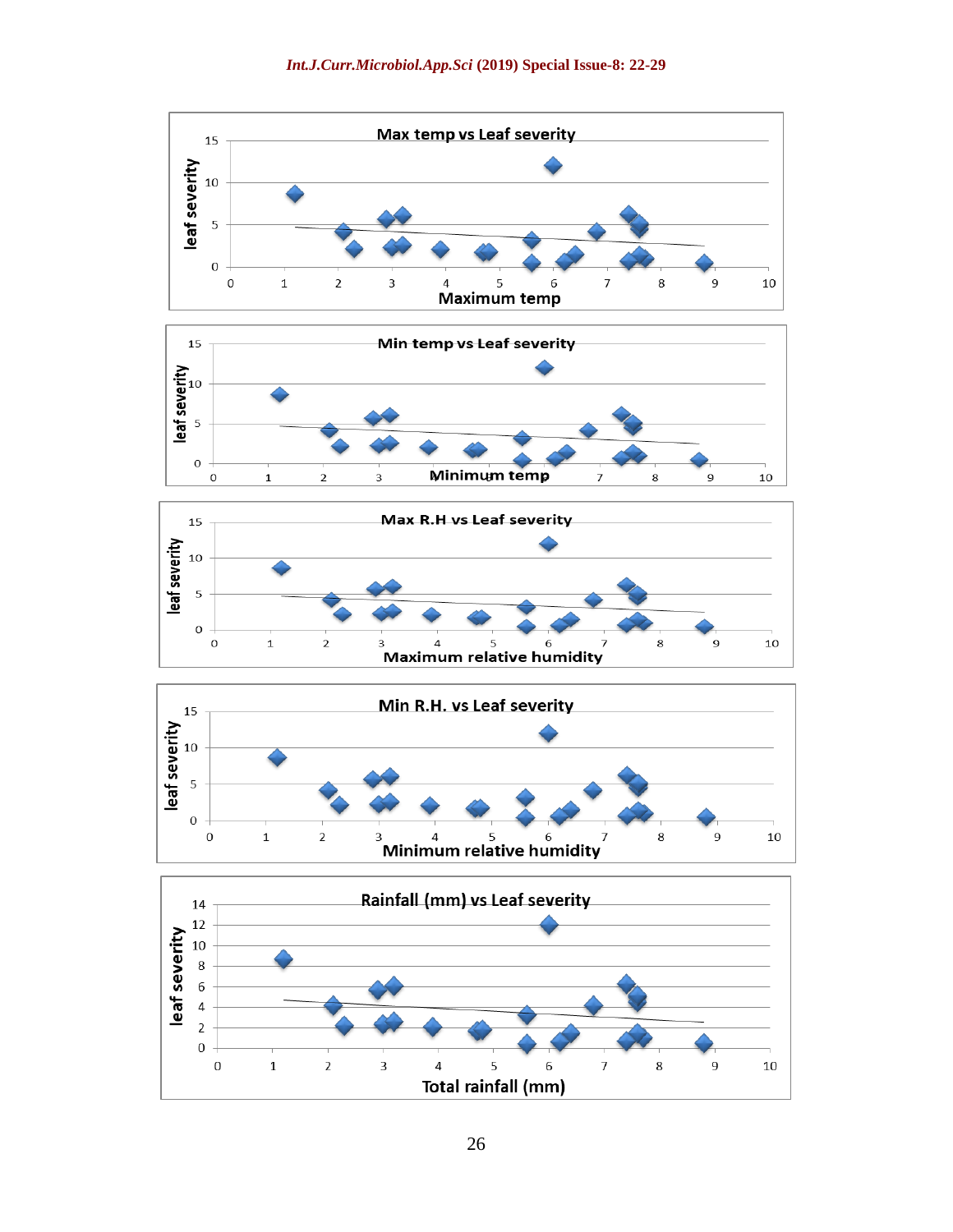The regression equation between rainfall and blast severity (Y5=0.895+0.089X) accelerate infection and development of blast. The evaporation and sunshine hours did not showed their significant effect on the development of blast severity. In multiple regression study the partial contribution of meteorological parameters, towards blast severity, the regression coefficients (standard as well as partial) of metrological parameters on blast severity were worked out taking blast severity as dependent variable and meteorological parameters as independent variables. The results are presented in table 3 clearly indicate that rainfall had recorded a significant "t" value for its respective partial regression coefficient to employ that this had got substantial effect in quantifying the blast severity.

In assessing the percentile contribution rainfall (62.201) had contributed the highest proportion followed by maximum relative humidity (43.138), minimum temperature (18.593) and maximum temperature (13.465). The multiple R2 (coefficient of determination) value had been found 84.23 percent to employ that all independent variables put together 84.23 percent of total variation had been rendered explicable. The step down regression analysis depicted that rainfall had been retained at the seventh step (Table 4). This, however, elucidated their stupendous contribution  $(R2 = 78.17)$ percent) towards the total variation 84.23 percent. In other words it can be stated that only 6.06 percent variation in blast severity was unexplained by this one variable.

The present finding of the result is similar to Yadav *et al.* (2016) who concluded that the various weather variables such as temperature (T), relative humidity (RH) and rainfall influence different parameters of infection process and disease development.

Correlation studies showed significant and negative correlation with average maximum temperature  $(r= 0.647^*)$ . In contrast to temperature, the maximum relative humidity and minimum relative humidity showed a significant positive relationship with the disease. The total rainfall showed a significant positive relationship with the disease  $(r = 0.668*)$  indicate that the blast severity increases with the increase in total rainfall. Development of pearl millet blast is favored by temperature 30-35 c, relative humidity 50-75 % with intermittent rains (190-100mm) proved most effective for disease development.

Netam *et al*. (2014) also observed incidence and severity of blast on different dates of sowing of finger millet. Minimum leaf blast severity and neck and finger blast incidence as well as highest grain yields were recorded from 1st June sown crop during both the years. The weather parameters recorded and correlated with disease development, in two years indicated that the average minimum and maximum temperatures of 21 C and 29 C respectively at 70-81% relative humidity were most important factors favoring blast disease development. Present study indicated that decrease in temperature and increase in humidity may favor the disease development and may cause epidemic of leaf blast or neck blast or finger blast. Patro *et al.* (2014) concluded the under favorable environmental conditions the losses caused by *Pyricularia grisea* are severe due to leaf, neck and finger blast in finger millet. The highest incidence of neck blast of 72.67 and 67.00 per cent was noticed in the susceptible genotypes VR-708 and KM-252 respectively in June 16th sown crop, where minimum temperature of 26.1 C, maximum temperature of 32.36 C, relative humidity of 89.9 percent and a very high amount of rainfall prevailed. Similarly highest incidence of leaf blast was recorded in June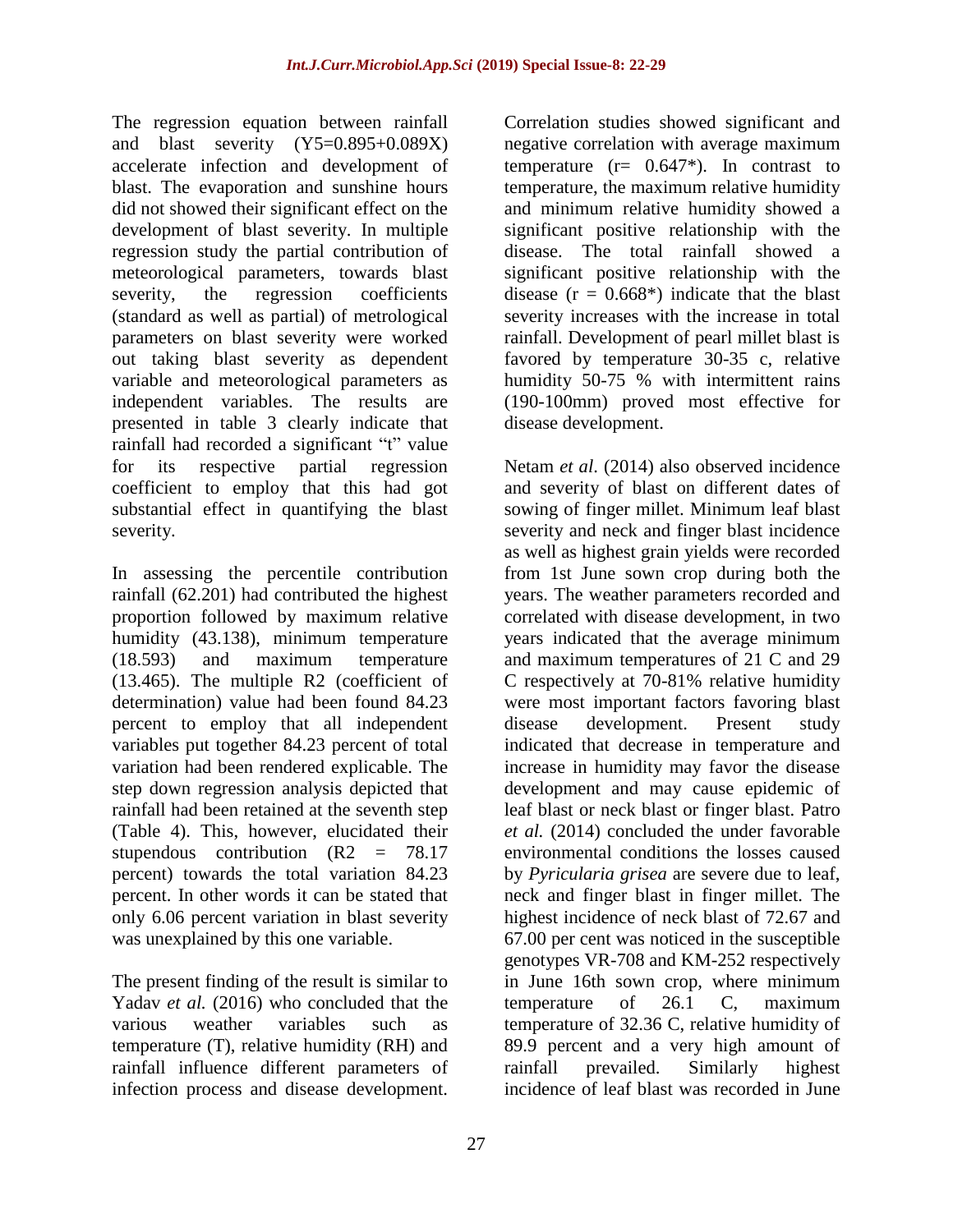16th sown VR-708. The investigations revealed that increased leaf, neck and finger blast was due to increased temperature, significantly high amount of rainfall and high relative humidity and vice versa for low blast disease development.

The present finding is also supported by Shafaullah *et al.* (2011) who observed a negative correlation between temperature and incidence of the disease. This indicated that the disease incidence increased with decrease in temperature. However, humidity was positively correlated with paddy blast that indicated increased in disease as the humidity increased. Rainfall was also positively correlated with incidence of disease.

## **References**

- Anonymous., (2016). Directorate of Economics and Statistics, Department of Agriculture and Cooperation. 154.
- Bhatt, J. C. and Chauhan, V. S. (1985). Epidemiological studies on neck blast of rice in U.P. hills. *Indian Phytopath.*  38 (1): 126-130.
- Kato, H., Tsugio, S. and Koshimizu, Y. (1970). Potential for conidium formation of *Pyricularia oryzae* in lesions on leaves and panicles on rice. *Phytopathol*. 60: 608- 612.
- Kim, C. H., MacKenzie, D. R. and Rush, M. C. (1988). Field testing a computerized system for rice blast disease. *Phytopathol*. 78 (7): 931- 934.
- Krishnan, P., Muralidhar, T. T., Manibhushanrao, K. and Reddy, B. C. (1992). Epidemiological studies of rice blast disease. Spore releasing capacity of various types of blast lesions and spore release pattern against weather parameters. *International Journal of tropical Plant Disease,* 10: 153-165.
- Murlidharan, K. and Rao, V. G. (1980). A simple method of forecasting outbreaks of rice blast. *Indian Phytopathol*. 33 : 560- 564.
- Netam, R. S., Tiwari, R. K. S., Bahadur., A. N., Singh, D. P. and Patel, D. P. (2014). Effect of sowing dates and meteorological factors on the development of blast disease in finger millet crop. *American International Journal of Research in Formal, Applied & Natural Sciences,* 5 (1): 1- 5.
- Patro, T. S. S. K. and Madhuri, J. (2014). Epidemiological studies on blast disease of finger millet (eleusine coracana (l) gaertn.) Incited by *Pyricularia grisea* (cooke) sacc. *Indian J. Pl. Sci*. 3 (1):115- 117.
- Sannegowda, S. and Pandurangegowda, K. T. (1985). Epidemiology of blast disease of rice. *Indian Phytopathol.*  38: 143- 145.
- Sharma, J. P., Kumar, S. and Verma, R. N. (1993). Relationship between rice blast and meteorological factors in Nagaland. *Indian Phytopathol.* 46: 78- 80.
- Shafaullah, M. A. K., Nasir, A. K. and Yasir, M. (2011). Effect of epidemiological factors on the incidence of paddy blast (*Pyricularia oryzae*) disease. *Pak. J. Phytopathol.*  23: 108- 111*.*
- Surin, A., Arunyanart, P., Rojanahusdin, W., Munkong S., Dhitikiattipong, R. and Disthaporn, S. (1991). Using empirical blast models to establish disease management recommendations in Thailand. *Rice blast modelling and forecasting*, IRRI, Los Banos, (Philippines), pp. 39-51.
- Tripathi, S. K., Patel, R. P. and Tiwari, K. L. (1997). Influence of weather factors on rice blast (*P. oryzae* Cav.) and its